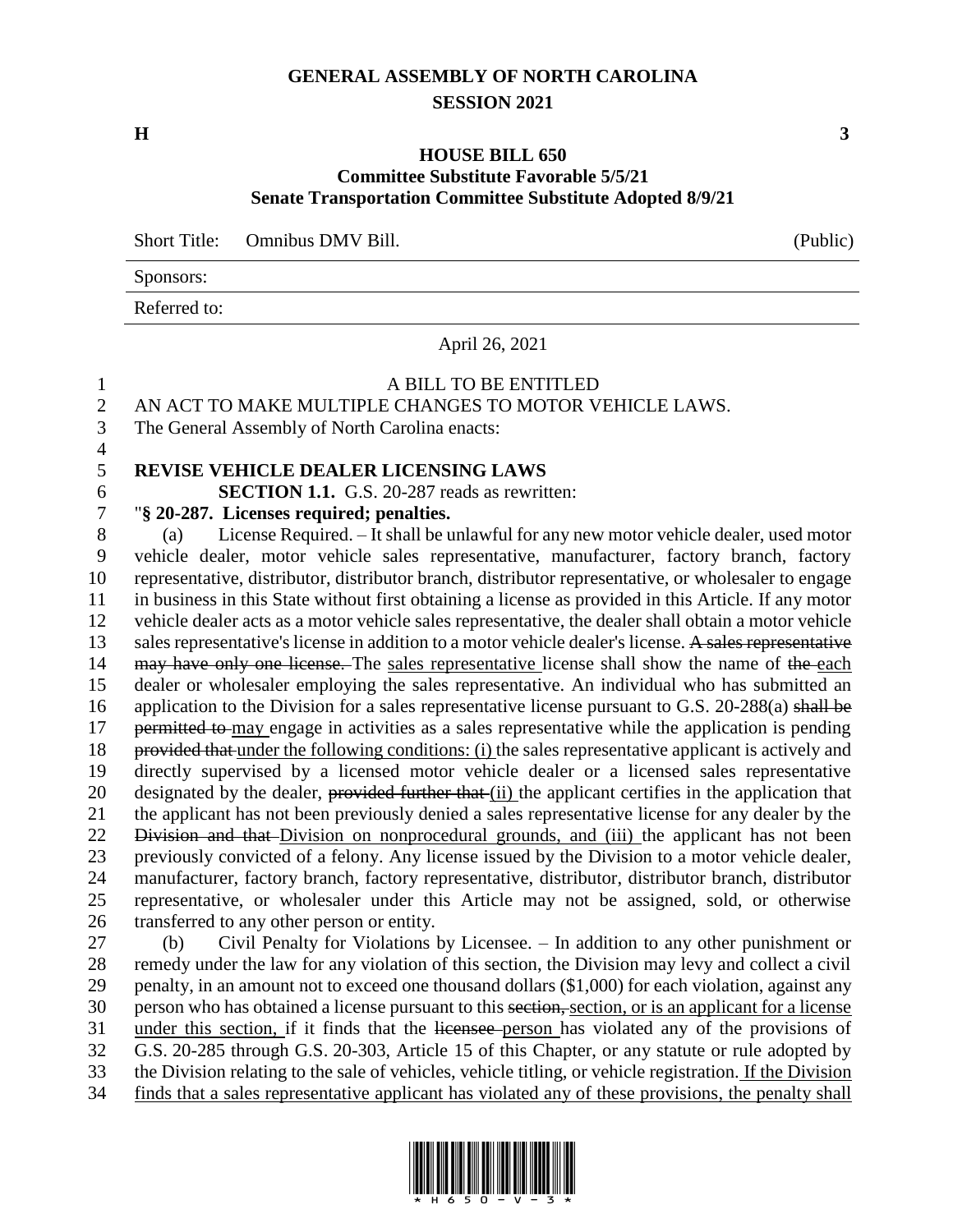|                |          | <b>General Assembly Of North Carolina</b>                                                           | <b>Session 2021</b> |
|----------------|----------|-----------------------------------------------------------------------------------------------------|---------------------|
| 1              |          | be assessed against the applicant unless the Division finds that a dealership owner, manager, or    |                     |
| $\mathbf{2}$   |          | officer had knowledge of the violation before the application was submitted to the Division.        |                     |
| 3              | (c)      | Civil Penalty for Violations by Person Without a License. – In addition to any other                |                     |
| $\overline{4}$ |          | punishment or remedy under the law for any violation of this section, the Division may levy and     |                     |
| 5              |          | collect a civil penalty, in an amount not to exceed five thousand dollars (\$5,000) for each        |                     |
| 6              |          | violation, against any person who is required to obtain a license under this section and has not    |                     |
| $\tau$         |          | obtained the license, if it finds that the person has violated any of the provisions of G.S. 20-285 |                     |
| $8\,$          |          | through G.S. 20-303, Article 15 of this Chapter, or any statute or rule adopted by the Division     |                     |
| $\mathbf{9}$   |          | relating to the sale of vehicles, vehicle titling, or vehicle registration."                        |                     |
| 10             |          | SECTION 1.2.(a) G.S. 20-294 reads as rewritten:                                                     |                     |
| 11             |          | "§ 20-294. Grounds for denying, suspending, placing on probation, or revoking licenses.             |                     |
| 12             |          | The In accordance with G.S. 20-295 and G.S. 20-296, the Division may deny, suspend, place           |                     |
| 13             |          | on probation, or revoke a license issued under this Article for any one or more of the following    |                     |
| 14             | grounds: |                                                                                                     |                     |
| 15             |          |                                                                                                     |                     |
| 16             | (2)      | Willfully and intentionally failing to comply with this Article, Article 15 of                      |                     |
| 17             |          | this Chapter, or G.S. 20-52.1, 20-75, 20-79.1, 20-79.2, 20-108, 20-109,                             |                     |
| 18             |          | 20-109.3, or a rule adopted by the Division under this Article. It shall be an                      |                     |
| 19             |          | affirmative defense, exclusive to the dealer licensee, if the violation is a result                 |                     |
| 20             |          | of fraud, theft, or embezzlement against the licensee. Responsible persons,                         |                     |
| 21             |          | including officers, directors, and sales representative licensees, may be                           |                     |
| 22             |          | charged individually if they actively and knowingly participated in the                             |                     |
| 23             |          | unlawful activity. This affirmative defense is waived if any violation charged                      |                     |
| 24             |          | creates an unrecoverable loss for a citizen or another licensed motor vehicle                       |                     |
| 25             |          | dealer of this State.                                                                               |                     |
| 26             |          |                                                                                                     |                     |
| 27             | (4)      | Willfully defrauding any retail or wholesale buyer, to the buyer's damage, or                       |                     |
| 28             |          | any other person in the conduct of the licensee's business.                                         |                     |
| 29             | $\cdots$ |                                                                                                     |                     |
| 30             | (6)      | Using unfair methods of competition or unfair or deceptive acts or                                  |                     |
| 31             |          | practices.practices that cause actual damages to the buyer.                                         |                     |
| 32             | $\cdots$ |                                                                                                     |                     |
| 33             | (9)      | Being convicted of an offense set forth under G.S. 20-106, G.S. 14-71.2,                            |                     |
| 34             |          | 20-106.1, 20-107, or 20-112 while holding such a license or within five years                       |                     |
| 35             |          | next preceding the date of filing the application; or being convicted of a felony                   |                     |
| 36             |          | involving moral turpitude under the laws of this State, another state, or the                       |                     |
| 37             |          | United States. It shall be an affirmative defense, and will operate as a stay of                    |                     |
| 38             |          | this violation, if the person charged is determined to qualify and obtains                          |                     |
| 39             |          | expunction, certificate of relief, or pardon, or, if the violative conviction is                    |                     |
| 40             |          | vacated. If relief is granted, this violation is dismissed. If relief is denied, the                |                     |
| 41             |          | stay is lifted.                                                                                     |                     |
| 42             | $\cdots$ |                                                                                                     |                     |
| 43             | (11)     | Knowingly giving an incorrect certificate of title, or failing to give a certificate                |                     |
| 44             |          | of title to a purchaser, a lienholder, or the Division, as appropriate, after a                     |                     |
| 45             |          | vehicle is sold. It shall be an affirmative defense, exclusive to the dealer                        |                     |
| 46             |          | licensee, if it is found the violation is a result of fraud, theft, or embezzlement                 |                     |
| 47             |          | against the licensee. Responsible persons, including officers, directors, and                       |                     |
| 48             |          | sales representative licensees, may be charged individually if they actively                        |                     |
| 49             |          | and knowingly participated in the unlawful activity. This affirmative defense                       |                     |
| 50             |          | is waived if any violation charged creates an unrecoverable loss for a citizen                      |                     |
| 51             |          | or another licensed motor vehicle dealer of this State.                                             |                     |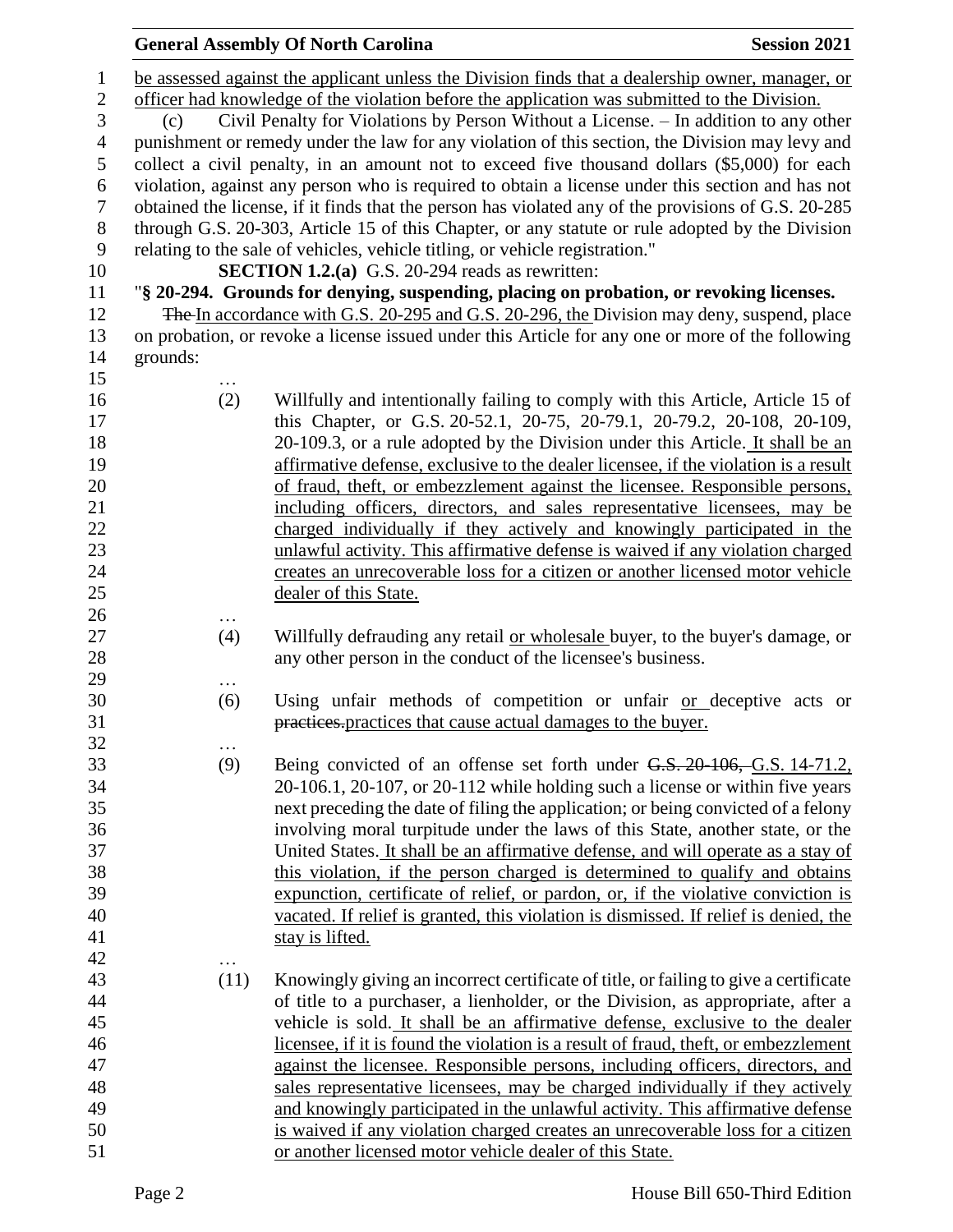|                  |                               | <b>General Assembly Of North Carolina</b>                                                                                                                                                        | <b>Session 2021</b>              |
|------------------|-------------------------------|--------------------------------------------------------------------------------------------------------------------------------------------------------------------------------------------------|----------------------------------|
| 1                | 11                            |                                                                                                                                                                                                  |                                  |
| $\boldsymbol{2}$ |                               | <b>SECTION 1.2.(b)</b> G.S. 14-86.1(a) reads as rewritten:                                                                                                                                       |                                  |
| 3                | " $(a)$                       | All conveyances, including vehicles, watercraft or aircraft, used to unlawfully                                                                                                                  |                                  |
| $\overline{4}$   |                               | conceal, convey or transport property in violation of G.S. 14-71, 14-71.1, or 20-106, 14-71.2 or                                                                                                 |                                  |
| 5                |                               | used by any person in the commission of armed or common-law robbery, or used in violation of                                                                                                     |                                  |
| 6                |                               | G.S. 14-72.7, or used by any person in the commission of any larceny when the value of the                                                                                                       |                                  |
| $\tau$           |                               | property taken is more than two thousand dollars (\$2,000) shall be subject to forfeiture as                                                                                                     |                                  |
| 8                | provided herein, except that: |                                                                                                                                                                                                  |                                  |
| 9                |                               |                                                                                                                                                                                                  |                                  |
| 10               |                               | <b>SECTION 1.3.</b> G.S. 20-299 reads as rewritten:                                                                                                                                              |                                  |
| 11               |                               | "§ 20-299. Acts of officers, directors, partners, salesmen and other representatives.                                                                                                            |                                  |
| 12               | (a)                           | If a licensee is a copartnership or a corporation, it shall be sufficient cause for the                                                                                                          |                                  |
| 13               |                               | denial, suspension or revocation of a license that any officer, director or partner of the                                                                                                       |                                  |
| 14               |                               | copartnership or corporation has committed any act or omitted any duty which would be cause                                                                                                      |                                  |
| 15               |                               | for refusing, suspending or revoking a license to such party as an individual. Each licensee shall                                                                                               |                                  |
| 16               |                               | be responsible for the acts of any or all of his salesmen while acting as his agent. The Division                                                                                                |                                  |
| 17               |                               |                                                                                                                                                                                                  |                                  |
| 18               |                               | may deny, suspend, place on probation, or revoke a license issued to a corporation, limited<br>liability company, limited liability partnership, or any other business entity that is a licensee |                                  |
| 19               |                               |                                                                                                                                                                                                  |                                  |
|                  |                               | under this Article if more than fifty percent (50%) of the business entity ownership engaged in                                                                                                  |                                  |
| 20<br>21         |                               | conduct prohibited by G.S. 20-294. A license issued to a business entity under this Article may                                                                                                  |                                  |
|                  |                               | also be revoked if any damages suffered due to a violation of this Article are not satisfied,                                                                                                    |                                  |
| 22<br>23         |                               | including damages caused by a sales representative while acting as an agent of the business entity.                                                                                              |                                  |
| 24               |                               | <u>An owner of a business entity that did not engage personally in a violation of G.S. 20-294 and</u>                                                                                            |                                  |
| 25               | have violated this section.   | did not knowingly omit any duty may not be penalized for the acts of a business entity found to                                                                                                  |                                  |
| 26               |                               |                                                                                                                                                                                                  |                                  |
| 27               |                               |                                                                                                                                                                                                  |                                  |
| 28               |                               | DMV/STUDY TRANSFERRING VEHICLE DEALER LICENSE AND SAFETY AND                                                                                                                                     |                                  |
| 29               | <b>EMISSIONS</b>              | <b>INSPECTION</b><br><b>HEARINGS</b><br><b>FROM</b><br><b>DMV</b>                                                                                                                                | <b>TO</b><br><b>OFFICE</b><br>OF |
| 30               |                               | <b>ADMINISTRATIVE HEARINGS</b>                                                                                                                                                                   |                                  |
| 31               |                               | <b>SECTION 2.(a)</b> The Division of Motor Vehicles, in consultation with the Office of                                                                                                          |                                  |
| 32               |                               | Administrative Hearings and the Attorney General, shall study the feasibility of transferring (i)                                                                                                |                                  |
| 33               |                               | dealer license hearings pursuant to G.S. 20-296 and (ii) safety and emissions inspection hearings                                                                                                |                                  |
| 34               |                               | pursuant to Article 3A of Chapter 20 of the General Statutes from the Division of Motor Vehicles                                                                                                 |                                  |
| 35               |                               | to the Office of Administrative Hearings. The study shall:                                                                                                                                       |                                  |
| 36               |                               |                                                                                                                                                                                                  |                                  |
| 37               | (1)                           | Provide a five-year history of the number of dealer license and safety and<br>emissions inspection hearings conducted by the Division, including annually                                        |                                  |
|                  |                               |                                                                                                                                                                                                  |                                  |
| 38               |                               | collected receipts.                                                                                                                                                                              |                                  |
| 39               | (2)                           | Identify personnel requirements for these hearings, including the total number                                                                                                                   |                                  |
| 40               |                               | of Division staff assigned to the hearings and the educational and professional                                                                                                                  |                                  |
| 41               |                               | requirements associated with all assigned positions.                                                                                                                                             |                                  |
| 42               | (3)                           | Provide an itemized estimate of costs incurred by the Division when                                                                                                                              |                                  |
| 43               |                               | conducting these hearings.                                                                                                                                                                       |                                  |
| 44               | (4)                           | Describe the Division's current procedures for administrating these hearings,                                                                                                                    |                                  |
| 45               |                               | including the appeals process.                                                                                                                                                                   |                                  |
| 46               | (5)                           | Propose new procedures for administrating these hearings if they are                                                                                                                             |                                  |
| 47               |                               | transferred, including the new fee structure and appeals process. This proposal                                                                                                                  |                                  |
| 48               |                               | shall clearly highlight the differences between the current administrative                                                                                                                       |                                  |
| 49               |                               | procedures and the proposed new procedures.                                                                                                                                                      |                                  |
| 50               | (6)                           | Evaluate the advantages and disadvantages of the current administrative                                                                                                                          |                                  |
| 51               |                               | procedures and the proposed new procedures.                                                                                                                                                      |                                  |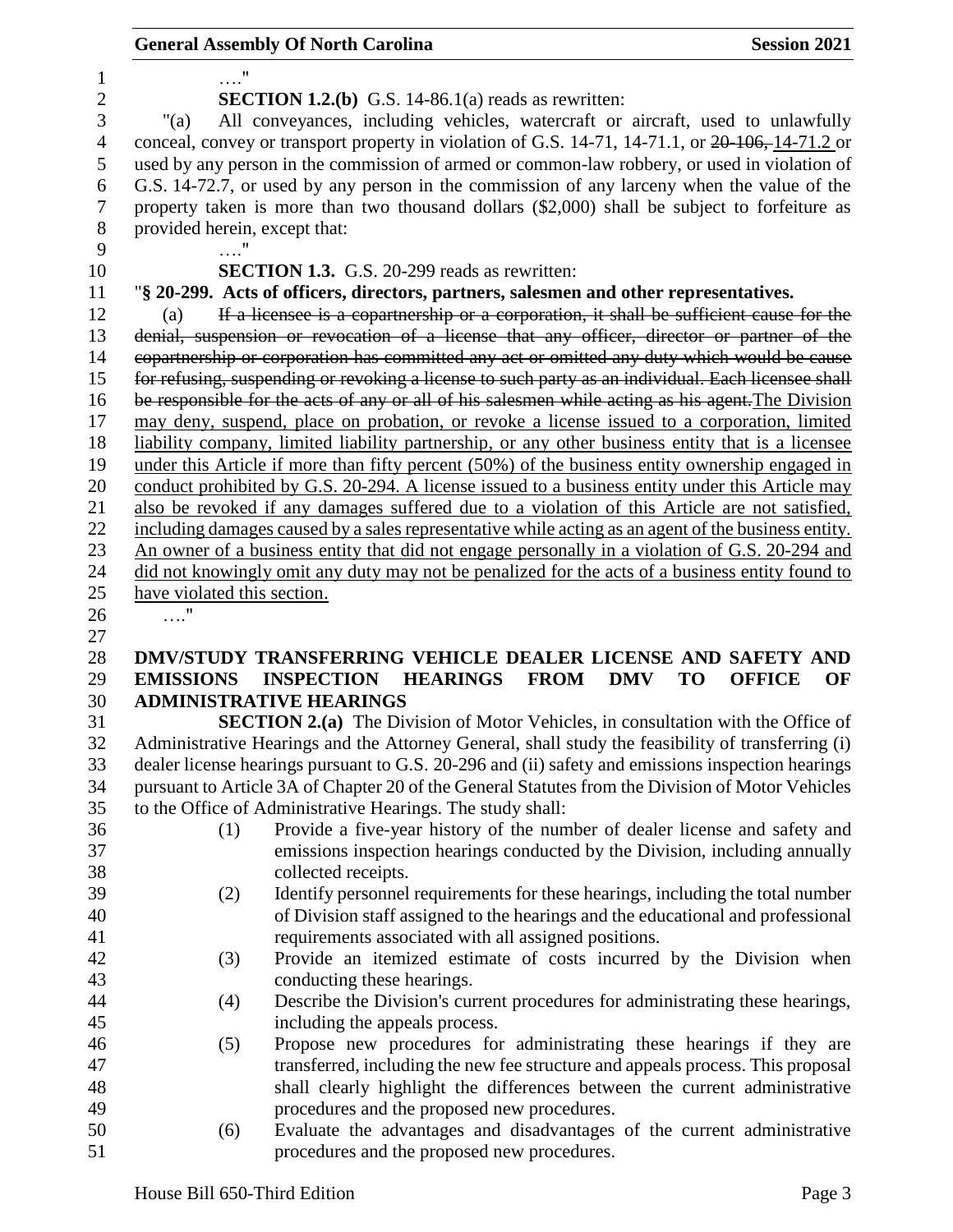|                           | <b>General Assembly Of North Carolina</b>                                                                                                                                                                                                                                                                                                                                                                                                                                                                                                                                                                                                                                                                              | <b>Session 2021</b> |
|---------------------------|------------------------------------------------------------------------------------------------------------------------------------------------------------------------------------------------------------------------------------------------------------------------------------------------------------------------------------------------------------------------------------------------------------------------------------------------------------------------------------------------------------------------------------------------------------------------------------------------------------------------------------------------------------------------------------------------------------------------|---------------------|
| (7)                       | Examine the applicable federal and State law, noting any due process<br>implications.                                                                                                                                                                                                                                                                                                                                                                                                                                                                                                                                                                                                                                  |                     |
| (8)                       | Provide a plan for implementing the transfer of hearings. The plan shall<br>address (i) anticipated workload changes, (ii) anticipated changes to staffing<br>needs for any entity affected by the transfer, (iii) estimated one-time and<br>annual costs to the Division or any other State agency resulting from the<br>transfer, (iv) estimated cost-savings for the Division or any other State agency<br>resulting from the transfer, (v) changes in revenue for the Division or any<br>other State agency resulting from the transfer, (vi) legislative changes<br>necessary to implement the plan, and (vii) an estimated time line for<br>implementation, including steps required to facilitate the transfer. |                     |
| (9)                       | Provide separate statements from the Division, the Attorney General, and the<br>Office of Administrative Hearings indicating whether they are in favor of or                                                                                                                                                                                                                                                                                                                                                                                                                                                                                                                                                           |                     |
|                           | opposed to implementing the transfer.                                                                                                                                                                                                                                                                                                                                                                                                                                                                                                                                                                                                                                                                                  |                     |
| (10)                      | Explore any other issue deemed relevant.                                                                                                                                                                                                                                                                                                                                                                                                                                                                                                                                                                                                                                                                               |                     |
|                           | <b>SECTION 2.(b)</b> By January 31, 2022, the Division of Motor Vehicles shall submit<br>the findings of the study to the Joint Legislative Transportation Oversight Committee and the                                                                                                                                                                                                                                                                                                                                                                                                                                                                                                                                 |                     |
| Fiscal Research Division. |                                                                                                                                                                                                                                                                                                                                                                                                                                                                                                                                                                                                                                                                                                                        |                     |
|                           |                                                                                                                                                                                                                                                                                                                                                                                                                                                                                                                                                                                                                                                                                                                        |                     |
|                           | <b>LENDERS MAY OBTAIN COLOR IMAGE OF BORROWER'S DRIVERS LICENSE</b>                                                                                                                                                                                                                                                                                                                                                                                                                                                                                                                                                                                                                                                    |                     |
|                           | <b>SECTION 3.</b> G.S. 20-30(6) reads as rewritten:                                                                                                                                                                                                                                                                                                                                                                                                                                                                                                                                                                                                                                                                    |                     |
| "(6)                      | To make a color photocopy or otherwise make a color reproduction of a                                                                                                                                                                                                                                                                                                                                                                                                                                                                                                                                                                                                                                                  |                     |
|                           | drivers license, learner's permit, or special identification eard which has been                                                                                                                                                                                                                                                                                                                                                                                                                                                                                                                                                                                                                                       |                     |
|                           | eolor-photocopied or otherwise reproduced in color, card, unless such color                                                                                                                                                                                                                                                                                                                                                                                                                                                                                                                                                                                                                                            |                     |
|                           | photocopy or other color reproduction was authorized by the Commissioner                                                                                                                                                                                                                                                                                                                                                                                                                                                                                                                                                                                                                                               |                     |
|                           | or is made to comply with G.S. 163-230.2. It shall be lawful to make a black                                                                                                                                                                                                                                                                                                                                                                                                                                                                                                                                                                                                                                           |                     |
|                           | and white photocopy of a drivers license, learner's permit, or special                                                                                                                                                                                                                                                                                                                                                                                                                                                                                                                                                                                                                                                 |                     |
|                           | identification card or otherwise make a black and white reproduction of a                                                                                                                                                                                                                                                                                                                                                                                                                                                                                                                                                                                                                                              |                     |
|                           | drivers license, learner's permit, or special identification card. This<br>subdivision does not apply to a lender that is licensed or otherwise authorized                                                                                                                                                                                                                                                                                                                                                                                                                                                                                                                                                             |                     |
|                           | to engage in the lending business in this State, or to a licensed motor vehicle                                                                                                                                                                                                                                                                                                                                                                                                                                                                                                                                                                                                                                        |                     |
|                           | dealer, creating, storing, or receiving, in the ordinary course of business, a                                                                                                                                                                                                                                                                                                                                                                                                                                                                                                                                                                                                                                         |                     |
|                           | color image of a drivers license, learners permit, or special identification card                                                                                                                                                                                                                                                                                                                                                                                                                                                                                                                                                                                                                                      |                     |
|                           | of a borrower or loan applicant."                                                                                                                                                                                                                                                                                                                                                                                                                                                                                                                                                                                                                                                                                      |                     |
|                           |                                                                                                                                                                                                                                                                                                                                                                                                                                                                                                                                                                                                                                                                                                                        |                     |
|                           | <b>MANDATORY REPLACEMENT OF DEALER PLATES</b>                                                                                                                                                                                                                                                                                                                                                                                                                                                                                                                                                                                                                                                                          |                     |
|                           | <b>SECTION 4.</b> G.S. 20-79 is amended by adding a new subsection to read:                                                                                                                                                                                                                                                                                                                                                                                                                                                                                                                                                                                                                                            |                     |
| "(c1)                     | Dealer Plate Mandatory Replacement. - Notwithstanding G.S. 20-63.1, registration                                                                                                                                                                                                                                                                                                                                                                                                                                                                                                                                                                                                                                       |                     |
|                           | plates issued under this section shall be replaced every three years."                                                                                                                                                                                                                                                                                                                                                                                                                                                                                                                                                                                                                                                 |                     |
|                           |                                                                                                                                                                                                                                                                                                                                                                                                                                                                                                                                                                                                                                                                                                                        |                     |
|                           | PRINT LICENSE RENEWAL GRACE PERIOD ON DEALER'S BLUE LICENSE                                                                                                                                                                                                                                                                                                                                                                                                                                                                                                                                                                                                                                                            |                     |
|                           | <b>SECTION 5.</b> G.S. 20-295(b) reads as rewritten:                                                                                                                                                                                                                                                                                                                                                                                                                                                                                                                                                                                                                                                                   |                     |
| " $(b)$                   | Pending License Renewal Grace Period. - When an application for license renewal                                                                                                                                                                                                                                                                                                                                                                                                                                                                                                                                                                                                                                        |                     |
|                           | has been timely submitted prior to expiration of the license, the license shall remain valid for up                                                                                                                                                                                                                                                                                                                                                                                                                                                                                                                                                                                                                    |                     |
|                           | to 30 days after the expiration date until the Division grants or denies the application. The<br>Division shall (i) ensure that any database maintained by the Division that indicates the status of                                                                                                                                                                                                                                                                                                                                                                                                                                                                                                                   |                     |
|                           | a license issued under this Article reflects that the license continues to be valid during this                                                                                                                                                                                                                                                                                                                                                                                                                                                                                                                                                                                                                        |                     |
|                           | period-period and (ii) send a temporary license to the applicant for display while the Division                                                                                                                                                                                                                                                                                                                                                                                                                                                                                                                                                                                                                        |                     |
| reviews the application." |                                                                                                                                                                                                                                                                                                                                                                                                                                                                                                                                                                                                                                                                                                                        |                     |
| <b>MANUFACTURED HOMES</b> |                                                                                                                                                                                                                                                                                                                                                                                                                                                                                                                                                                                                                                                                                                                        |                     |
|                           |                                                                                                                                                                                                                                                                                                                                                                                                                                                                                                                                                                                                                                                                                                                        |                     |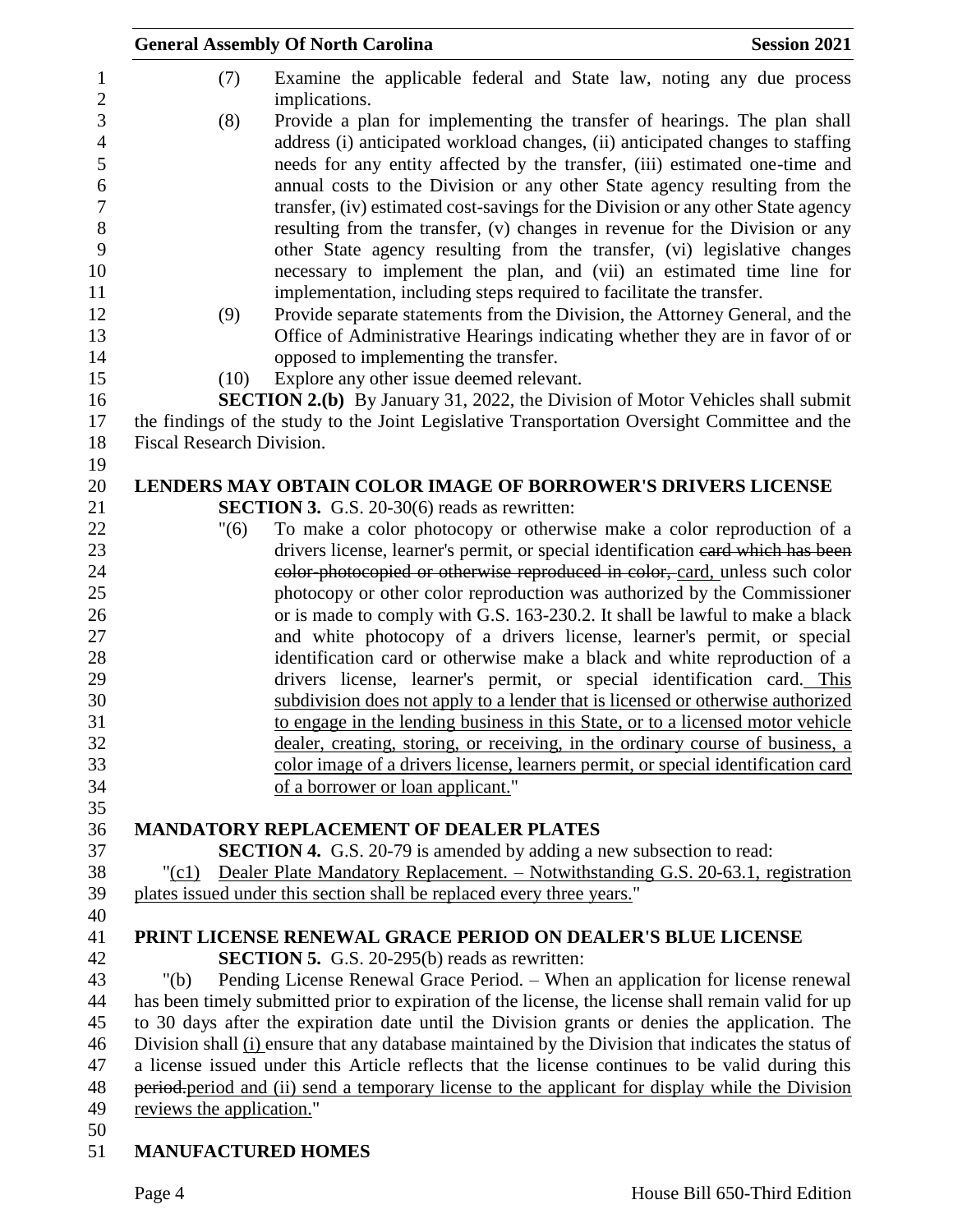#### General Assembly Of North Carolina **Session 2021**

#### **SECTION 6.1.** G.S. 20-109.2 reads as rewritten: "**§ 20-109.2. Surrender of title to manufactured home.**

…

 (d) Application for Title After Cancellation. – If the owner of a manufactured home whose certificate of title has been cancelled under this section subsequently seeks to separate the manufactured home from the real property, the owner may apply for a new certificate of title. The owner must submit to the Division an affidavit containing the same information set out in subsection (b) of this section, verification that the manufactured home has been removed from the real property, verification of the identity of the current owner of the real property upon which the manufactured home was located, and written consent of any affected owners of recorded mortgages, deeds of trust, or security interests in the real property where the manufactured home 12 was placed. The Commissioner may require evidence sufficient to demonstrate that all affected owners of security interests have been notified and consent. Upon receipt of this information, together with a title application and required fee, the Division shall issue a new title for the manufactured home in the name of the current owner of the real property upon which the manufactured home was located.

…

 (f) No Right of Action. – A person damaged by the cancellation of a certificate of title pursuant to subsection (a1) of this section does not have a right of action against the Division.Division or a commission contractor of the Division."

**SECTION 6.2.** G.S. 20-58.3A(g) reads as rewritten:

 "(g) The Division shall not be subject to a claim under Article 31 of Chapter 143 of the General Statutes and a commission contractor of the Division shall not be subject to a claim or cause of action related to the renewal of the perfection of a security interest or the failure to acknowledge or give effect to an expired perfection of a security interest on a certificate of title 26 for a manufactured home pursuant to this section if the claim is based on reliance by the Division Division, or a commission contractor of the Division, on any application for renewal submitted 28 to the Division-Division, or a commission contractor of the Division, by a third party pursuant to this section or based on the automatic expiration of a perfection of a security interest pursuant to this section."

**SECTION 6.3.** G.S. 20-58.4 reads as rewritten:

# "**§ 20-58.4. Release of security interest.**

…

 (c) An owner, upon securing the release of any security interest in a vehicle shown upon the certificate of title issued therefor, may exhibit the documents evidencing such release, signed 36 by the person or persons making such release, and the certificate of title to the Division-Division, 37 or a commission contractor of the Division, which shall, when satisfied as to the genuineness and regularity of the release, issue to the owner either a new certificate of title in proper form or an endorsement or rider attached thereto showing the release of the security interest.

 (d) If an owner exhibits documents evidencing the release of a security interest as provided in subsection (c) of this section but is unable to furnish the certificate of title to the 42 Division-Division, or a commission contractor of the Division, because it is in possession of a 43 prior secured party, the Division, when satisfied as to the genuineness and regularity of the release, shall procure the certificate of title from the person in possession thereof for the sole purpose of noting thereon the release of the subsequent security interest, following which the Division shall return the certificate of title to the person from whom it was obtained and notify the owner that the release has been noted on the certificate of title.

…

 (e1) If the vehicle is a manufactured home, the owner may proceed in accordance with subsection (e) of this section or may, in the alternative, provide the Division with a sworn affidavit by the owner stating that the debt has been satisfied and that either: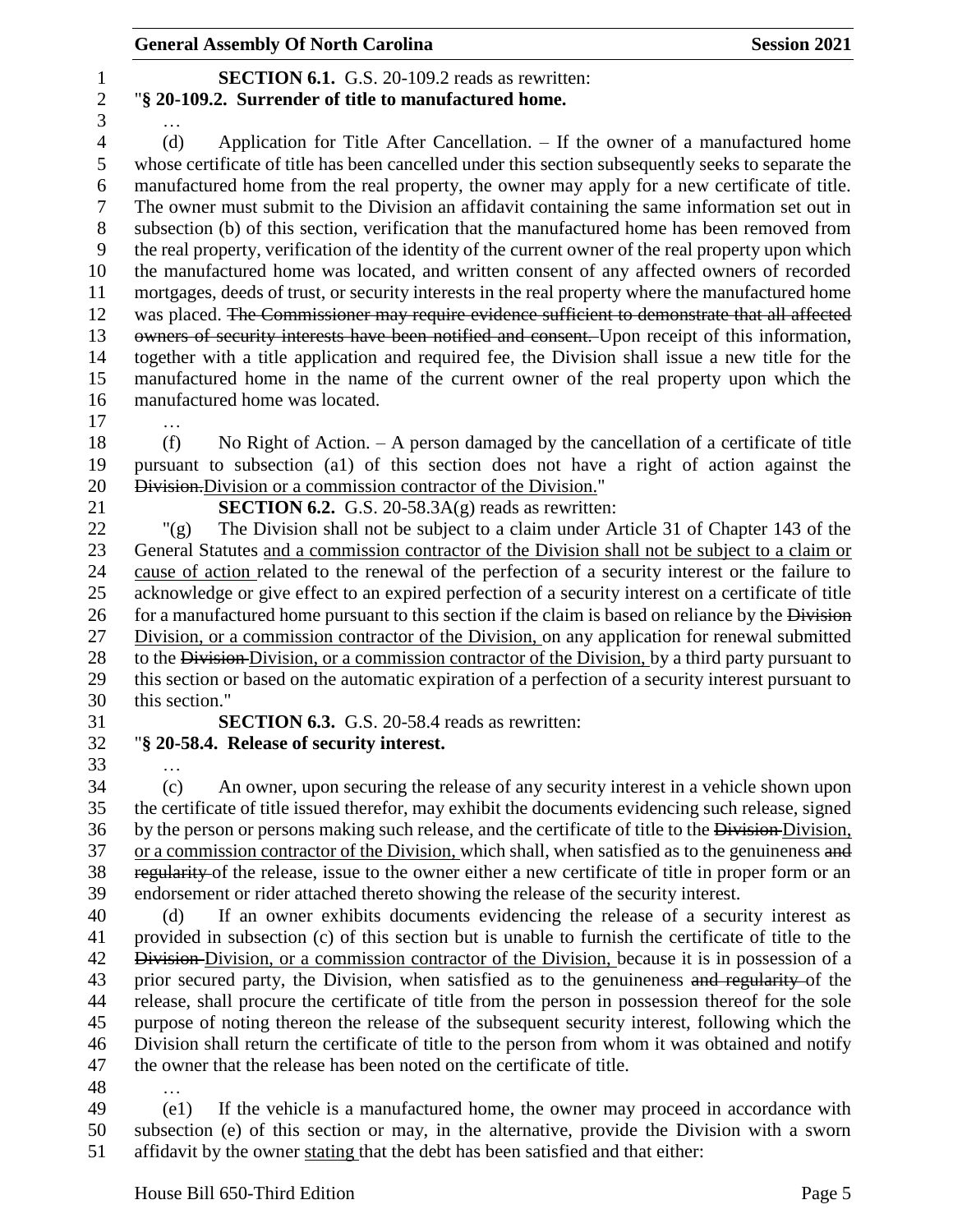|                |                            | <b>General Assembly Of North Carolina</b>                                                                                                                           | <b>Session 2021</b> |
|----------------|----------------------------|---------------------------------------------------------------------------------------------------------------------------------------------------------------------|---------------------|
| 1              | (1)                        | After diligent inquiry, the owner has been unable to determine the identity or                                                                                      |                     |
| $\overline{c}$ |                            | the current location of the secured creditor or its successor in interest; or                                                                                       |                     |
| 3              | (2)                        | The secured creditor has not responded within 30 days to a written request                                                                                          |                     |
| $\overline{4}$ |                            | from the owner to release the secured creditor's security interest.                                                                                                 |                     |
| 5              |                            | For purposes of this subsection, the term "owner" shall mean any of the following: (i) the                                                                          |                     |
| 6              |                            | owner of the manufactured home; (ii) the owner of real property on which the manufactured                                                                           |                     |
| 7              |                            | home is affixed; or (iii) a title insurance company as insurer of an insured owner of real property                                                                 |                     |
| 8              |                            | on which the manufactured home is affixed.                                                                                                                          |                     |
| 9              | (e2)                       | The Division may shall treat either of the methods employed by the owner pursuant                                                                                   |                     |
| 10             |                            | to subsection (e) or subsection (e1) of this section as a proper release for purposes of this section                                                               |                     |
| 11             |                            | when satisfied as to the genuineness, truth and sufficiency thereof. Prior to cancellation of a                                                                     |                     |
| 12             |                            | security interest under the provisions of this subsection, at least 15 days' notice of the pendency                                                                 |                     |
| 13             |                            | thereof shall be given to the secured party at his last known address by the Division by registered                                                                 |                     |
| 14             |                            | letter. The Division shall not cancel a security interest pursuant to this subsection if, within 15                                                                 |                     |
| 15             |                            | days after the Division gives notice, the secured party responds to the Division indicating that                                                                    |                     |
| 16             |                            | the security interest remains in effect. Before cancelling a security interest under this section, the                                                              |                     |
| 17             |                            | Division, or a commission contractor of the Division, shall send notice to the last known address                                                                   |                     |
| 18             |                            | of the secured party. If the secured party files an objection within 15 days after notice was sent,                                                                 |                     |
| 19             |                            | the security interest shall not be cancelled.                                                                                                                       |                     |
| 20             | (f)                        | The Division shall not be subject to a claim under Article 31 of Chapter 143 of the                                                                                 |                     |
| 21             |                            | General Statutes and a commission contractor of the Division shall not be subject to a claim or                                                                     |                     |
| 22             |                            | cause of action related to the release of the perfection of a security interest on a certificate of title                                                           |                     |
| 23             |                            | for a manufactured home pursuant to this section if the claim is based on reliance by the Division                                                                  |                     |
| 24             |                            | Division, or a commission contractor of the Division, on any release, affidavit, notation of the                                                                    |                     |
| 25             |                            | certificate of title, or documents evidencing the release or satisfaction of a security interest                                                                    |                     |
| 26             |                            | submitted to the Division-Division, or a commission contractor of the Division, by a third party                                                                    |                     |
| 27             | pursuant to this section." |                                                                                                                                                                     |                     |
| 28             |                            | <b>SECTION 6.4.</b> The Division of Motor Vehicles shall create a form for use by                                                                                   |                     |
| 29             |                            | employees, agents, and commission contractors of the Division in the cancellation, release, or                                                                      |                     |
| 30             |                            | renewal of a security interest in a manufactured home and the surrender of title to a manufactured                                                                  |                     |
| 31             |                            | home. On or before December 1, 2021, the Division shall publish this form on its website and                                                                        |                     |
| 32             |                            | otherwise make it available to the public.                                                                                                                          |                     |
| 33             |                            |                                                                                                                                                                     |                     |
| 34             |                            | APPLICATION FOR NOTATION OF SECURITY INTEREST BY LENDER                                                                                                             |                     |
| 35             | <b>MODIFICATIONS</b>       |                                                                                                                                                                     |                     |
| 36             |                            | <b>SECTION 7.(a)</b> G.S. 20-58(a)(2) reads as rewritten:                                                                                                           |                     |
| 37<br>38       | "(2)                       | If the vehicle is registered in this State, the application for notation of a                                                                                       |                     |
| 39             |                            | security interest shall be in the form prescribed by the Division, signed by the<br>debtor, and contain the date of application of each security interest, and name |                     |
| 40             |                            | and address of the secured party from whom information concerning the                                                                                               |                     |
| 41             |                            | security interest may be obtained. The application may be signed by electronic                                                                                      |                     |
| 42             |                            | signature by the debtor without notarization, provided the application is                                                                                           |                     |
| 43             |                            | submitted by a licensed or regulated lender in this State having a lienholder                                                                                       |                     |
| 44             |                            | identification number issued by the Division. The application must be                                                                                               |                     |
| 45             |                            | accompanied by the existing certificate of title unless in the possession of a                                                                                      |                     |
| 46             |                            | prior secured party or in the event the manufacturer's statement of origin or                                                                                       |                     |
| 47             |                            | existing certificate of title (i) was not delivered to the dealer or (ii) was lost or                                                                               |                     |
| 48             |                            | misplaced on the date the dealer sells or transfers the motor vehicle. If there                                                                                     |                     |
| 49             |                            | is an existing certificate of title issued by this or any other jurisdiction in the                                                                                 |                     |
| 50             |                            | possession of a prior secured party, the application for notation of the security                                                                                   |                     |
| 51             |                            | interest shall in addition contain the name and address of such prior secured                                                                                       |                     |
|                |                            |                                                                                                                                                                     |                     |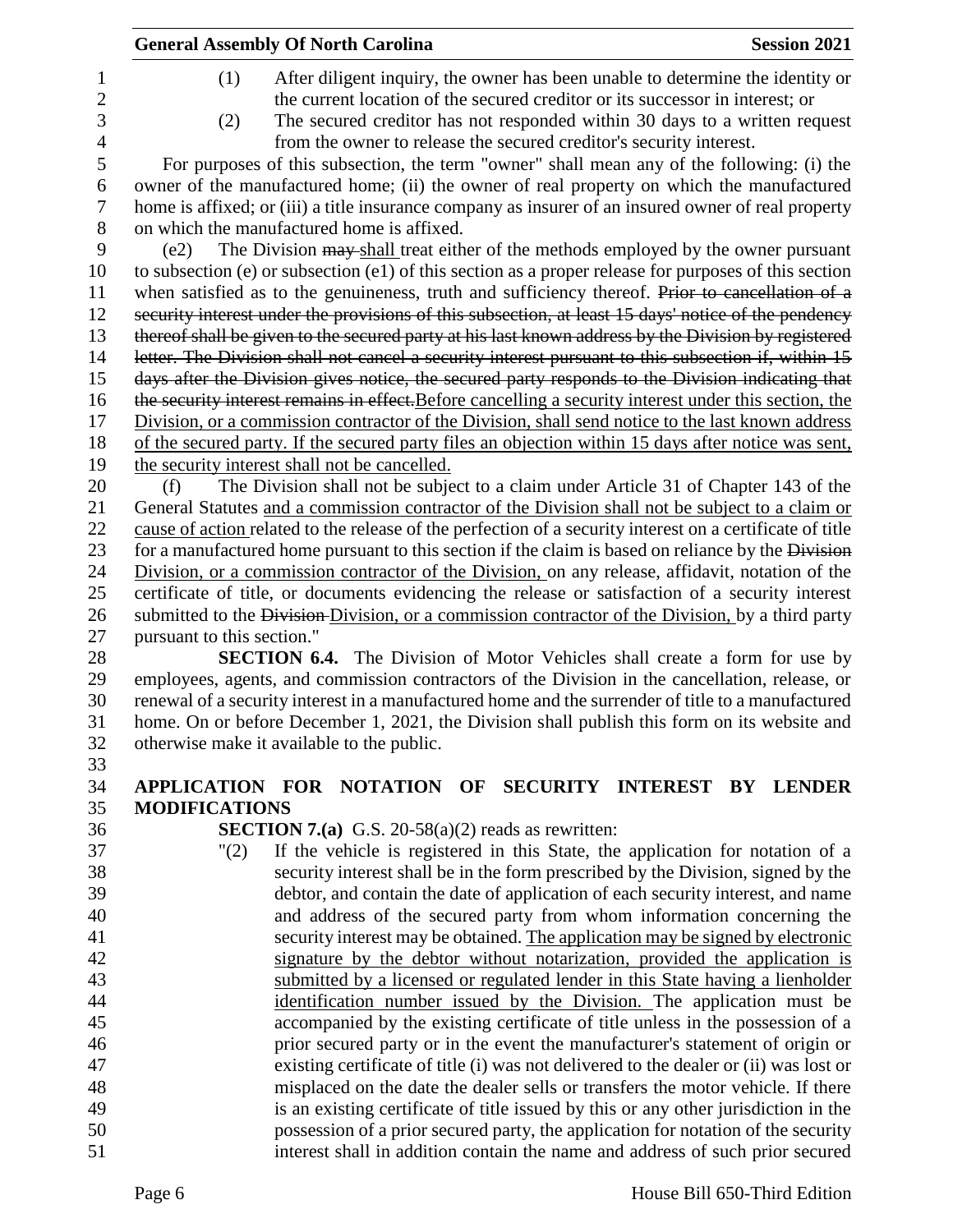|                                     | <b>General Assembly Of North Carolina</b>                                                                                                                                                                                                                                     | <b>Session 2021</b> |
|-------------------------------------|-------------------------------------------------------------------------------------------------------------------------------------------------------------------------------------------------------------------------------------------------------------------------------|---------------------|
| $\mathbf{1}$<br>$\overline{2}$<br>3 | party. An application for notation of a security interest may be signed by the<br>secured party instead of the debtor when the application is accompanied by<br>documentary evidence of the applicant's security interest in that motor vehicle                               |                     |
| $\overline{4}$<br>5                 | signed by the debtor and by affidavit of the applicant stating the reason the<br>debtor did not sign the application. An application for a notation of a security                                                                                                             |                     |
| 6<br>$\overline{7}$                 | interest submitted to the Division signed by the secured party instead of the<br>debtor does not require documentary evidence of the applicant's security                                                                                                                     |                     |
| 8<br>9                              | interest in that motor vehicle signed by the debtor, provided the application is<br>submitted by a licensed or regulated lender in this State having a lienholder                                                                                                             |                     |
| 10<br>11                            | identification number issued by the Division. In the event the certificate<br>cannot be obtained for recordation of the security interest, when title remains                                                                                                                 |                     |
| 12<br>13                            | in the name of the debtor, the Division shall cancel the certificate and issue a<br>new certificate of title listing all the respective security interests. Neither the                                                                                                       |                     |
| 14                                  | Division nor its commission contractors shall be liable for any cause of action                                                                                                                                                                                               |                     |
| 15<br>16                            | arising from a notation of security interest placed on a certificate of title<br>pursuant to applications submitted to the Division fraudulently or erroneously                                                                                                               |                     |
| 17<br>18                            | by a licensed or regulated lender in this State having a lienholder identification<br>number issued by the Division. Any entity offering an electronic signature                                                                                                              |                     |
| 19<br>20                            | process for applications submitted pursuant to this subdivision assumes all<br>responsibility and liability for the accuracy of the signature. The Division and                                                                                                               |                     |
| 21<br>22                            | its commission contractors shall be held harmless from any liability to a claim<br>arising from applications submitted with an inaccurate electronic signature                                                                                                                |                     |
| 23<br>24                            | pursuant to this subdivision."<br><b>SECTION 7.(b)</b> This section becomes effective October 1, 2021, and applies to                                                                                                                                                         |                     |
| 25<br>26                            | applications for notation of security interests submitted to the Division of Motor Vehicles on or<br>after that date.                                                                                                                                                         |                     |
| 27                                  |                                                                                                                                                                                                                                                                               |                     |
| 28<br>29                            | ELECTRONIC LIEN SYSTEM CONTRACTORS MUST HAVE EXPERIENCE IN<br><b>ELECTRONIC LIENS</b>                                                                                                                                                                                         |                     |
| 30                                  | <b>SECTION 8.(a)</b> G.S. 20-58.4A(d) reads as rewritten:                                                                                                                                                                                                                     |                     |
| 31<br>32<br>33                      | " $(d)$<br>Qualified vendors and service providers shall have experience in directly providing<br>electronic lien and title solutions to State motor vehicle departments or agencies."<br><b>SECTION 8.(b)</b> This section becomes effective October 1, 2021, and applies to |                     |
| 34<br>35                            | contracts with qualified vendors and service providers entered into by the Division of Motor<br>Vehicles pursuant to G.S. 20-58.4A on or after that date.                                                                                                                     |                     |
| 36                                  |                                                                                                                                                                                                                                                                               |                     |
| 37<br>38                            | AMEND EFFECTIVE DATE OF CERTAIN LICENSE REVOCATIONS<br><b>SECTION 9.(a)</b> G.S. 20-16.2(d) reads as rewritten:                                                                                                                                                               |                     |
| 39                                  | Consequences of Refusal; Right to Hearing before Division; Issues. - Upon receipt<br>" $(d)$                                                                                                                                                                                  |                     |
| 40                                  | of a properly executed affidavit required by subsection (c1), the Division shall expeditiously                                                                                                                                                                                |                     |
| 41                                  | notify the person charged that the person's license to drive is revoked for 12 months, effective on                                                                                                                                                                           |                     |
| 42                                  | the tenth-thirtieth calendar day after the mailing of the revocation order unless, before the                                                                                                                                                                                 |                     |
| 43                                  | effective date of the order, the person requests in writing a hearing before the Division. Except                                                                                                                                                                             |                     |
| 44                                  | for the time referred to in G.S. 20-16.5, if the person shows to the satisfaction of the Division                                                                                                                                                                             |                     |
| 45                                  | that his or her license was surrendered to the court, and remained in the court's possession, then                                                                                                                                                                            |                     |
| 46                                  | the Division shall credit the amount of time for which the license was in the possession of the                                                                                                                                                                               |                     |
| 47                                  | court against the 12-month revocation period required by this subsection. If the person properly                                                                                                                                                                              |                     |
| 48                                  | requests a hearing, the person retains his or her license, unless it is revoked under some other                                                                                                                                                                              |                     |
| 49                                  | provision of law, until the hearing is held, the person withdraws the request, or the person fails                                                                                                                                                                            |                     |
| 50<br>51                            | to appear at a scheduled hearing. The hearing officer may subpoena any witnesses or documents<br>that the hearing officer deems necessary. The person may request the hearing officer to subpoena                                                                             |                     |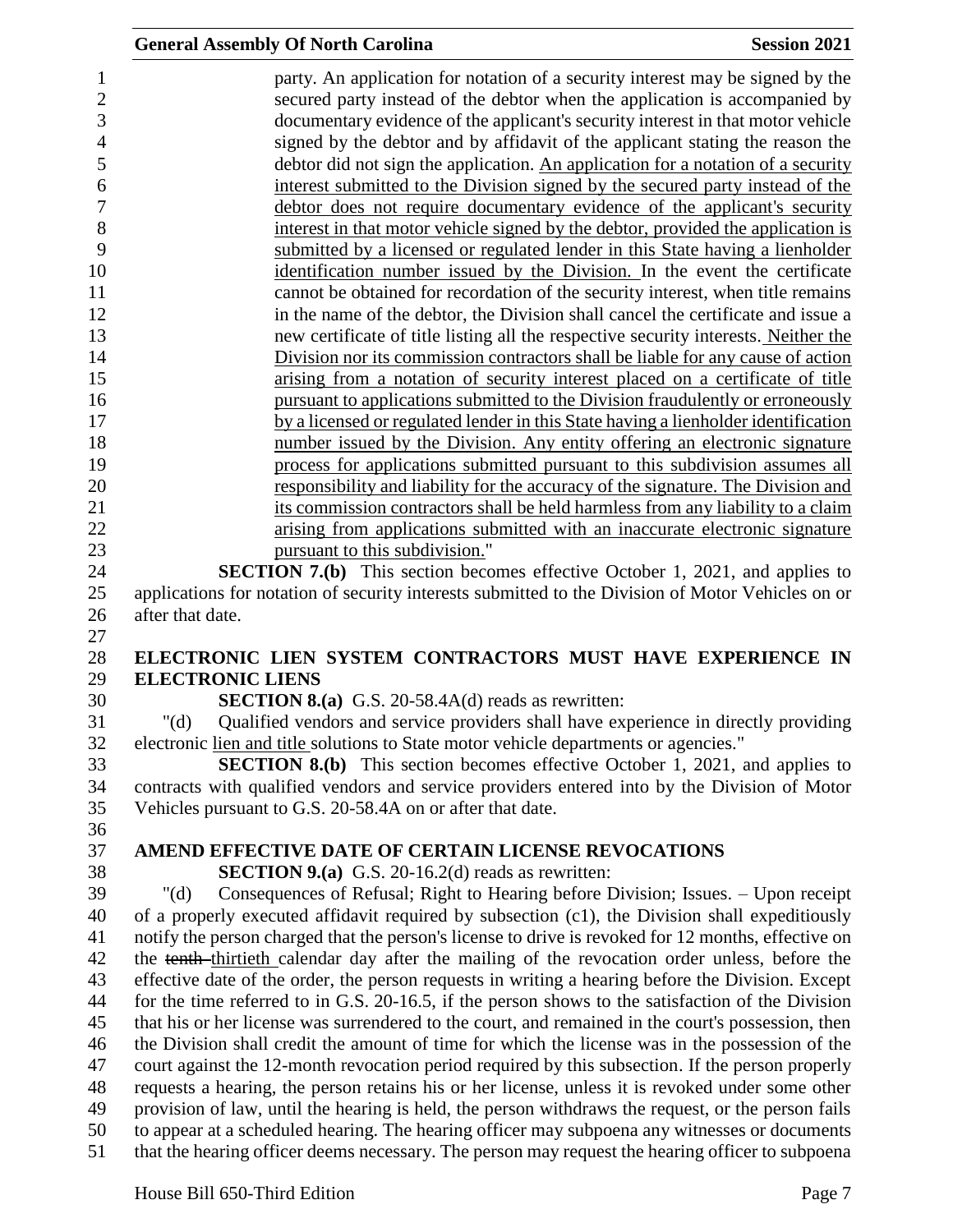#### General Assembly Of North Carolina **Session 2021**

 the charging officer, the chemical analyst, or both to appear at the hearing if the person makes the request in writing at least three days before the hearing. The person may subpoena any other witness whom the person deems necessary, and the provisions of G.S. 1A-1, Rule 45, apply to the issuance and service of all subpoenas issued under the authority of this section. The hearing officer is authorized to administer oaths to witnesses appearing at the hearing. The hearing shall be conducted in the county where the charge was brought, and shall be limited to consideration of whether: (1) The person was charged with an implied-consent offense or the driver had an alcohol concentration restriction on the drivers license pursuant to G.S. 20-19; (2) A law enforcement officer had reasonable grounds to believe that the person had committed an implied-consent offense or violated the alcohol concentration restriction on the drivers license; (3) The implied-consent offense charged involved death or critical injury to another person, if this allegation is in the affidavit; (4) The person was notified of the person's rights as required by subsection (a); and (5) The person willfully refused to submit to a chemical analysis. If the Division finds that the conditions specified in this subsection are met, it shall order the revocation sustained. If the Division finds that any of the conditions (1), (2), (4), or (5) is not met, it shall rescind the revocation. If it finds that condition (3) is alleged in the affidavit but is not met, it shall order the revocation sustained if that is the only condition that is not met; in this instance subsection (d1) does not apply to that revocation. If the revocation is sustained, the person shall surrender his or her license immediately upon notification by the Division." **SECTION 9.(b)** G.S. 20-17.8(i) reads as rewritten: "(i) Notification of Revocation. – If the person's license has not already been surrendered to the court, the Division must expeditiously notify the person that the person's license to drive 27 is revoked pursuant to subsection (f) or  $(g)$  of this section effective on the tenth-thirtieth calendar day after the mailing of the revocation order." **SECTION 9.(c)** G.S. 20-19(c5) reads as rewritten: "(c5) Right to Hearing Before Division; Issues. – Upon receipt of a properly executed affidavit required by G.S. 20-16.2(c1), the Division must expeditiously notify the person charged that the person's license to drive is revoked for the period of time specified in this section, 33 effective on the tenth-thirtieth calendar day after the mailing of the revocation order unless, before the effective date of the order, the person requests in writing a hearing before the Division. Except for the time referred to in G.S. 20-16.5, if the person shows to the satisfaction of the Division that the person's license was surrendered to the court and remained in the court's possession, then the Division shall credit the amount of time for which the license was in the possession of the court against the revocation period required by this section. If the person properly requests a hearing, the person retains the person's license, unless it is revoked under some other provision of law, until the hearing is held, the person withdraws the request, or the person fails to appear at a scheduled hearing. The hearing officer may subpoena any witnesses or documents that the hearing officer deems necessary. The person may request the hearing officer to subpoena the charging officer, the chemical analyst, or both to appear at the hearing if the person makes the request in writing at least three days before the hearing. The person may subpoena any other witness whom the person deems necessary, and the provisions of G.S. 1A-1, Rule 45, apply to the issuance and service of all subpoenas issued under the authority of this section. The hearing officer is authorized to administer oaths to witnesses appearing at the hearing. The hearing must be conducted in the county where the charge was brought, and must be limited to consideration of whether: (1) The charging officer had reasonable grounds to believe that the person had

violated the alcohol concentration restriction;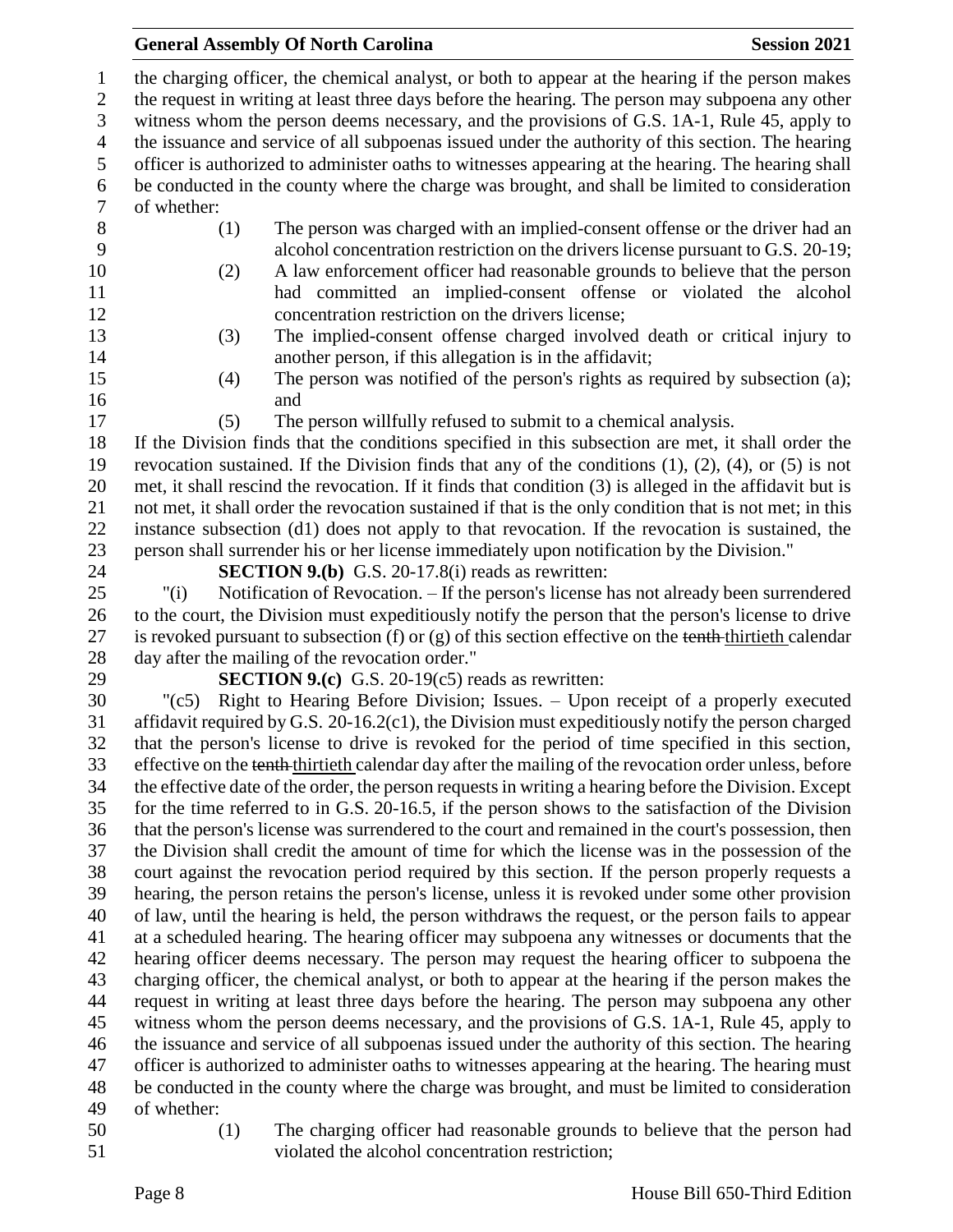|                | <b>General Assembly Of North Carolina</b><br><b>Session 2021</b>                                               |  |
|----------------|----------------------------------------------------------------------------------------------------------------|--|
| 1              | The person was notified of the person's rights as required by G.S. $20-16.2(a)$ ;<br>(2)                       |  |
| $\overline{c}$ | The drivers license of the person had an alcohol concentration restriction; and<br>(3)                         |  |
| 3              | The person submitted to a chemical analysis upon the request of the charging<br>(4)                            |  |
| $\overline{4}$ | officer, and the analysis revealed an alcohol concentration in excess of the                                   |  |
| 5              | restriction on the person's drivers license.                                                                   |  |
| 6              | If the Division finds that the conditions specified in this subsection are met, it must order the              |  |
| $\tau$         | revocation sustained. If the Division finds that any of the conditions $(1)$ , $(2)$ , $(3)$ , or $(4)$ is not |  |
| $8\,$          | met, it must rescind the revocation. If the revocation is sustained, the person must surrender the             |  |
| 9              | person's license immediately upon notification by the Division."                                               |  |
| 10             | <b>SECTION 9.(d)</b> This section becomes effective October 1, 2021, and applies to                            |  |
| 11<br>12       | notifications of revocations mailed by the Division of Motor Vehicles on or after that date.                   |  |
| 13             | <b>EXEMPT VEHICLES OFFERED FOR SALE PURSUANT TO COURT PROCEEDINGS</b>                                          |  |
| 14             | <b>FROM INSPECTIONS</b>                                                                                        |  |
| 15             | <b>SECTION 10.</b> G.S. 20-183.4 $C(a)(2)$ reads as rewritten:                                                 |  |
| 16             | A used vehicle must be inspected before it is offered for sale at retail in this<br>"(2)                       |  |
| 17             | State by a dealer. Upon purchase, a receipt approved by the Division must be                                   |  |
| 18             | provided to the new owner certifying compliance. This subdivision does not                                     |  |
| 19             | apply to a used vehicle offered for sale in this State by an auctioneer pursuant                               |  |
| 20             | to the judgment or order of any court, on behalf of receivers, trustees,                                       |  |
| 21             | administrators, executors, guardians, governmental entities, or other persons,                                 |  |
| 22             | appointed by or acting under a judgment or order of any court."                                                |  |
| 23             |                                                                                                                |  |
| 24             | <b>LIMITED EXEMPTION FROM DEPARTMENT OF INFORMATION TECHNOLOGY</b>                                             |  |
| 25             | OVERSIGHT AND REQUIREMENTS FOR DIVISION OF MOTOR VEHICLES                                                      |  |
| 26             | <b>INFORMATION TECHNOLOGY MODERNIZATION PROJECTS</b>                                                           |  |
| 27             | <b>SECTION 11.(a)</b> Notwithstanding Part 3 and Part 4 of Article 15 of Chapter 143 of                        |  |
| 28             | the General Statutes or any other provision of law to the contrary, the Department of                          |  |
| 29             | Transportation may manage, procure information technology goods and services, and enter into                   |  |
| 30             | contracts for up to five information technology projects for Division of Motor Vehicles system                 |  |
| 31             | modernization, and these projects are exempt from Department of Information Technology                         |  |
| 32             | oversight and requirements. These projects may include modernization of the Division of Motor                  |  |
| 33             | Vehicles' electronic services and the Division's mail intake, handling, and management systems                 |  |
| 34             | and practices.                                                                                                 |  |
| 35             | <b>SECTION 11.(b)</b> The Department of Transportation shall notify the Department of                          |  |
| 36             | Information Technology of the nature and scope of an information technology project the                        |  |
| 37             | Department of Transportation is undertaking pursuant to the exemption under subsection (a) of                  |  |
| 38             | this section.                                                                                                  |  |
| 39             | <b>SECTION 11.(c)</b> The Department of Transportation shall report to the Joint                               |  |
| 40             | Legislative Transportation Oversight Committee, the Joint Legislative Oversight Committee on                   |  |
| 41             | Information Technology, and the Fiscal Research Division within 30 days of entering into a                     |  |
| 42             | contract for an information technology project the Department of Transportation is undertaking                 |  |
| 43             | pursuant to the exemption under subsection (a) of this section.                                                |  |
| 44             |                                                                                                                |  |
| 45             | <b>EXTEND EXPIRATION OF LEVEL 2 LIMITED PROVISIONAL LICENSE</b>                                                |  |
| 46             | <b>REQUIREMENT MODIFICATION</b>                                                                                |  |
| 47             | <b>SECTION 12.</b> Section 2 of S.L. 2021-24 reads as rewritten:                                               |  |
| 48             | "SECTION 2. This act is effective when it becomes law and applies to applications for                          |  |
| 49             | licenses submitted on or after that date. Section 1 of this act expires on December 31,                        |  |
| 50             | 2021.December 31, 2022."                                                                                       |  |
| 51             |                                                                                                                |  |